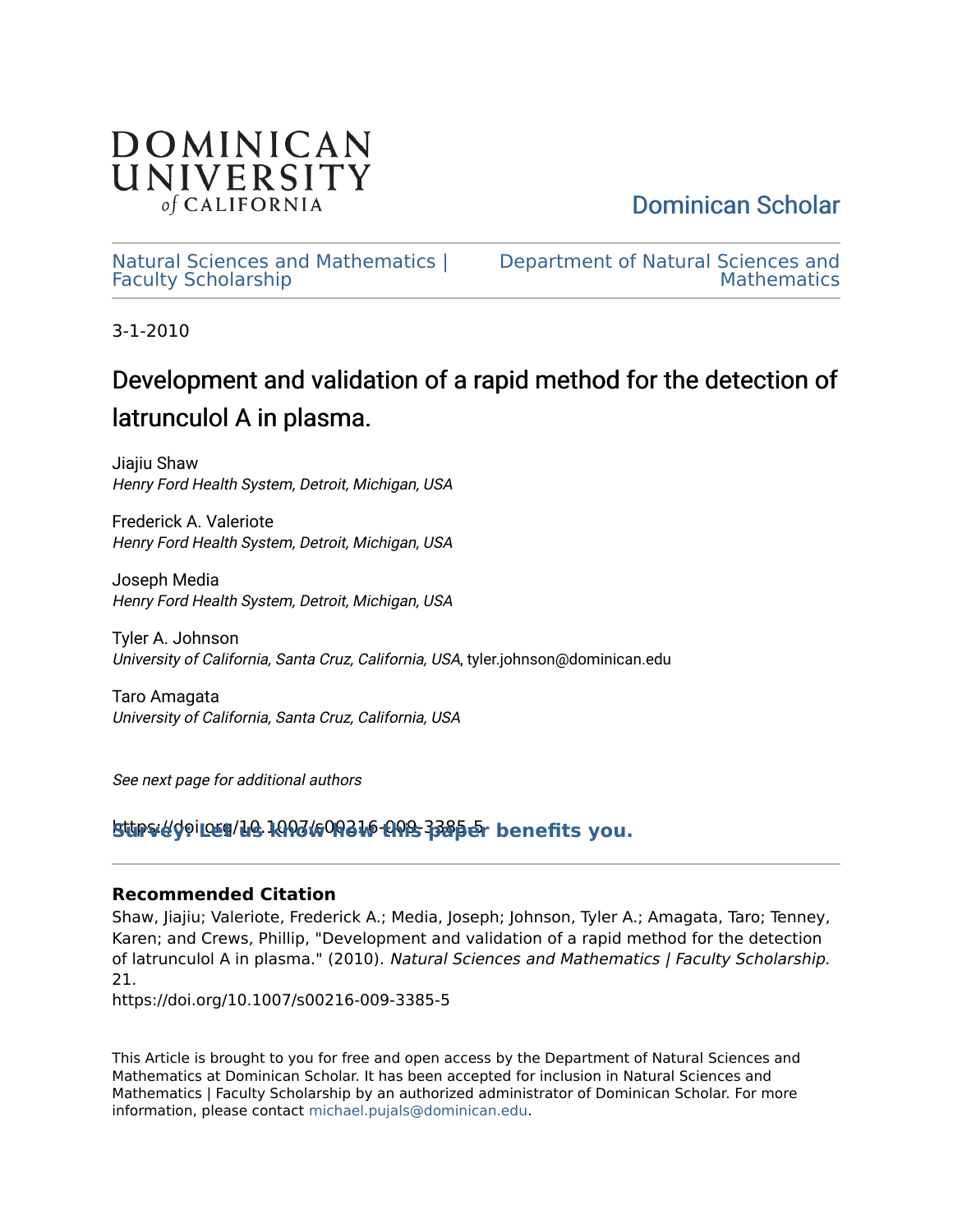### **Authors**

Jiajiu Shaw, Frederick A. Valeriote, Joseph Media, Tyler A. Johnson, Taro Amagata, Karen Tenney, and Phillip Crews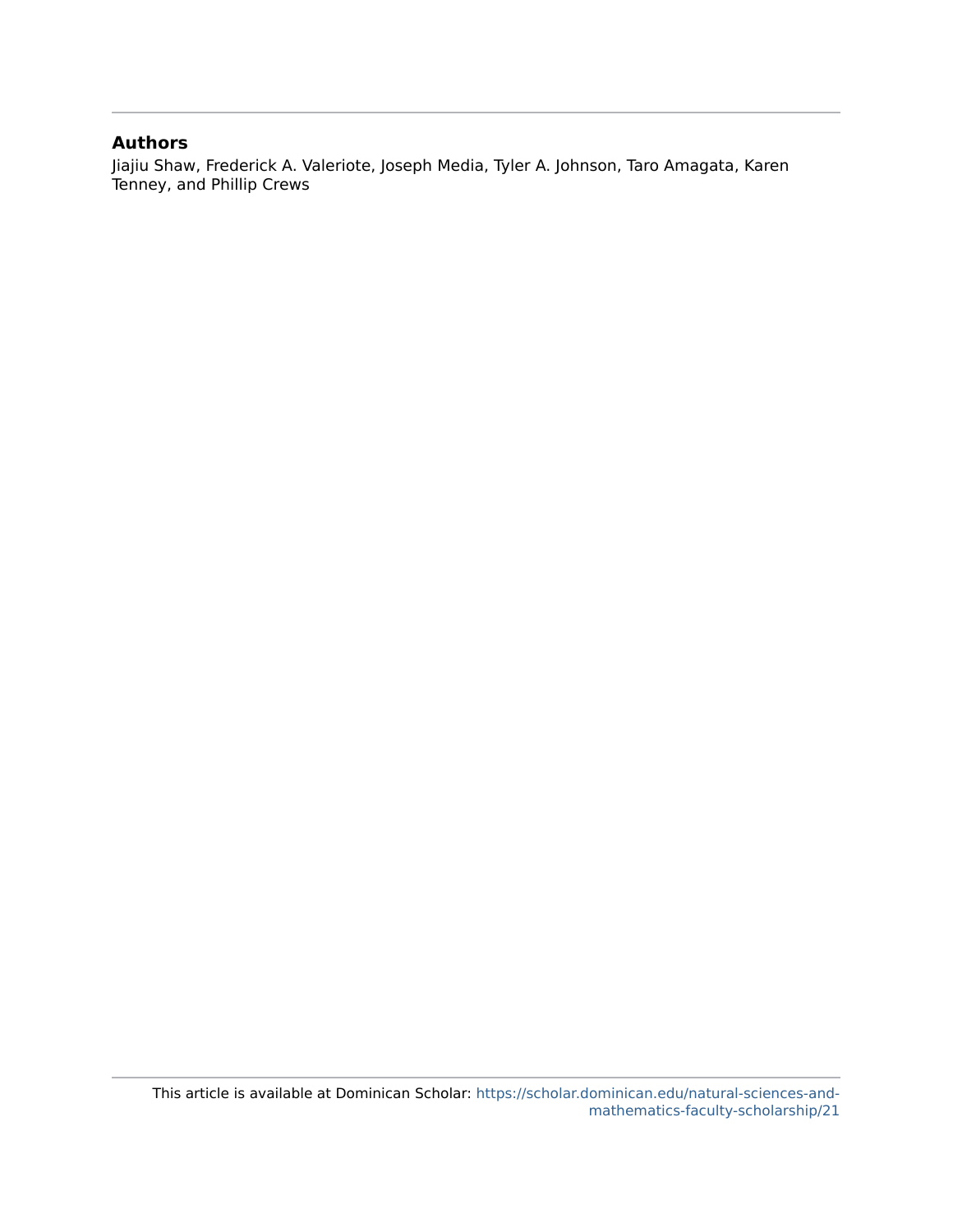### ORIGINAL PAPER

## Development and validation of a rapid method for the detection of latrunculol A in plasma

Jiajiu Shaw · Frederick A. Valeriote · Joseph Media · Tyler A. Johnson · Taro Amagata · Karen Tenney · Phillip Crews

Received: 26 October 2009 /Revised: 30 November 2009 /Accepted: 4 December 2009 / Published online: 31 December 2009  $\circ$  The Author(s) 2009. This article is published with open access at Springerlink.com

Abstract Latrunculol A is a recently discovered 6,7 dihydroxy analog of the potent actin inhibitor latrunculin A. Latrunculol A has exhibited greater cytotoxicity than latrunculin A against both murine and human colon tumor cell lines in vitro. Currently, there are no reports regarding the bioavailability of latrunculol A in vivo. This study was undertaken as a prelude to pharmacokinetic assessments and it is the first work where bioavailability of latrunculol A was studied. In the present work, a simple plasma preparation and a rapid HPLC method have been developed. Mouse plasma containing latrunculol A was first treated by acetonitrile and then centrifuged at 14,000 rpm at 4 °C for 25 min. The supernatant was injected in an HPLC system comprising a Waters Symmetry NH<sub>2</sub> column, a mobile phase of acetonitrile/water (95/5,  $v/v$ ), a flow rate of 1.0 mL/min, at 220 nm. The method was validated by parameters including a good linear correlation, a limit of quantification of 9 ng/mL, and a good precision with a coefficient variation of 1.65, 1.86, and 1.26% for 20, 400, and 800 ng/mL, respectively. With this simple method, excellent separation and sensitivity of latrunculol A are achieved, thus allowing a rapid analysis of the plasma samples for absorption, distribution, and metabolism studies.

Keywords Latrunculins · Latrunculol A · Anti-actin activity · HPLC analysis · Bioavailability

J. Shaw (*\**) : F. A. Valeriote : J. Media Henry Ford Health System, Detroit, MI 48202, USA e-mail: jiajiushaw@gmail.com

T. A. Johnson : T. Amagata : K. Tenney : P. Crews Department of Chemistry and Biochemistry and Institute for Marine Sciences, University of California, Santa Cruz, CA 95064, USA

The latrunculin class of bioactive small molecules continues to command attention as their chemical structures and biological properties have been explored for nearly three decades [\[1\]](#page-5-0). The octaketide macrolide, latrunculin A [[1\]](#page-5-0), represents one lead member of this class, and a relatively small assemblage of marine sponges and nudibranchs constitute the exclusive source of such compounds in nature [\[2](#page-5-0)]. The sustained interest in this class is primarily due to the pronounced anti-actin activity of the latrunculins [[3](#page-5-0)–[5](#page-5-0)]. In spite of reports that latrunculin analogs possess in vitro antitumor activity [\[2](#page-5-0), [6](#page-5-0)–[9](#page-5-0)], there continues to be reduced interest in developing such compounds as therapeutic leads for solid tumors [\[2](#page-5-0)]. As an important counterpoint, a study exists showing a positive in vivo therapeutic efficacy for latrunculin A at a dose of 0.3 mg/kg using a sc-implanted A549 lung tumor xenograft mouse model which yielded a survival ratio of 146% for (number of survivors in treated group)/(number of survivors in control group) although the survivors were not completely tumor-free [\[10](#page-5-0)]. As another encouraging observation, latrunculin A also shares a similar carbon skeleton with the recently approved anticancer agent Ixempra*™* (ixabepilone) [\[11\]](#page-5-0), a semi-synthetic analog of the natural product epitholone B [\[12](#page-5-0)] (Fig. [1](#page-3-0)).

The preceding analysis and the rich representation of analogs of latrunculin A in our repository prompted this study to further assess the latrunculin pharmachophore as an anticancer therapeutics lead. We recently reported that latrunculol A exhibited greater in vitro inhibition against murine (colon 38) and human (HCT-116) colon tumor cell lines vs. latrunculin A [[2\]](#page-5-0). Since little is known about the bioavailability of latrunculol A, the fundamental next step consists of a pharmacokinetic assessment. Described below is a validated method to determine latrunculol A in mouse plasma by a simple extraction of plasma samples followed by an isocratic HPLC analysis with UV detection.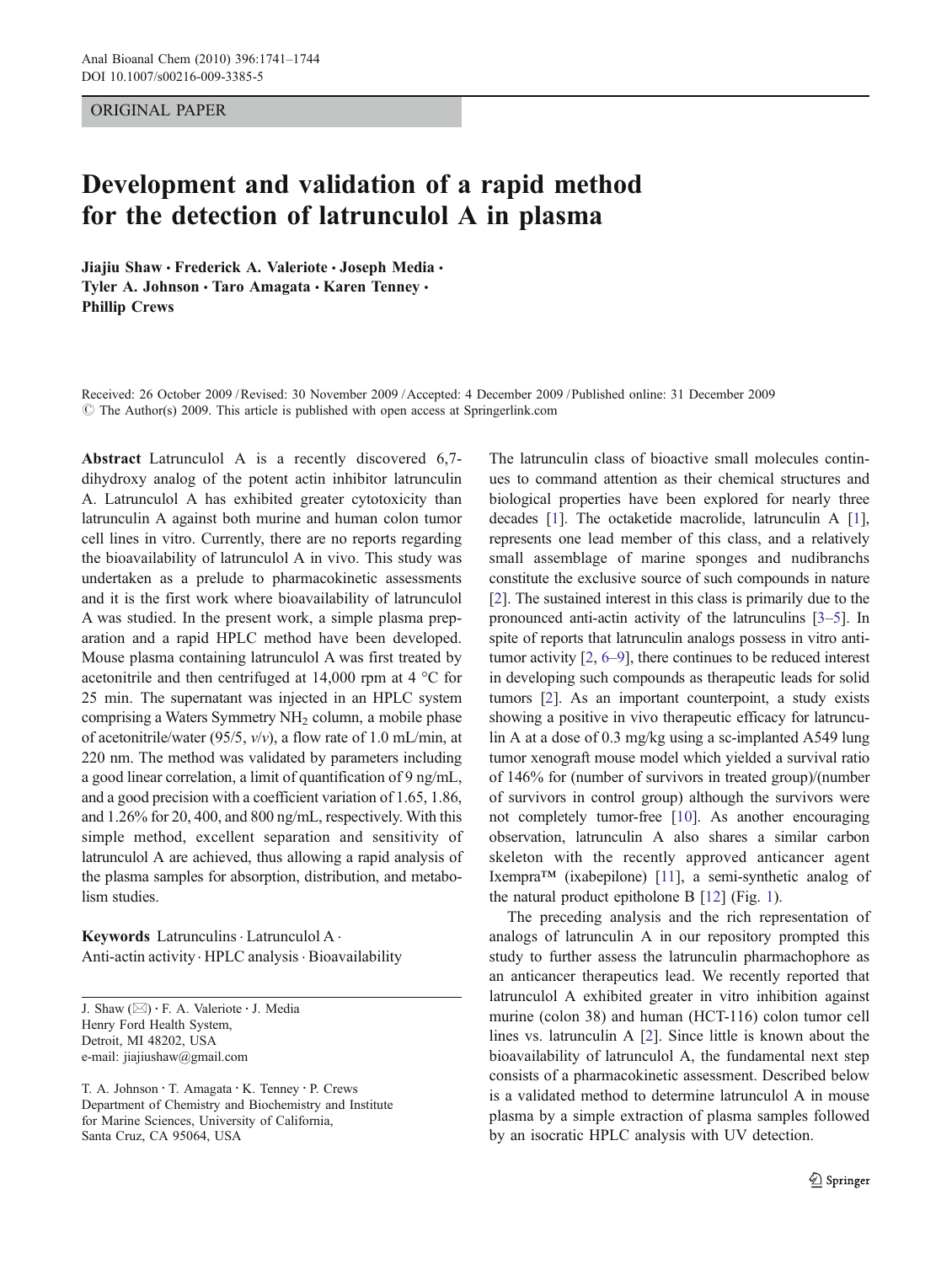<span id="page-3-0"></span>

Since there are no reports regarding the bioavailability of latrunculol A, two mice per time point were used to assess the validity of the method in order to further the preclinical development of latrunculol A.

### Experimental

Instruments A Waters Alliance HPLC system [including a Waters 2690 Separations Module, a Waters 2996 Photodiode Array Detector, a Waters Symmetry NH<sub>2</sub> reversedphase column  $(3.9 \times 300 \text{ mm}, 10 \text{ }\mu\text{m})$ , and the Waters Empower software] (Milford, Massachusetts, USA) was used in this study for the determination of latrunculol A. A Beckman Coulter Allegra 21R Centrifuge (Fullerton, California, USA) was used to prepare the plasma and plasma samples for HPLC injection.

Reagents Latrunculol A (purity 98.97%) was isolated as previously described [\[2](#page-5-0)], and all solvents were HPLC-grade and obtained from Burdick & Jackson (Muskegon, Michigan, USA).

Preparation of plasma and plasma samples Blood samples from C57 female mice were collected by cardiac puncture using a 1-mL syringe (with a 25-gauge needle) coated with heparin. Once the maximum amount of blood was collected, it was transferred to a 1.5-mL conical centrifuge tube and centrifuged at 12,000 rpm (equivalent to 14,160×g) at 4 °C for 10 min. Plasma was then transferred and stored in a freezer at −20 °C. To prepare individual spiked standards, plasma was thawed for 30 min, different concentrations of latrunculol A were added to 200 μL of

Table 1 Concentration of latrunculol A in plasma at 1, 4, and 6 h (two mice per time point)

|                                          | 1 h      | 4 h      | 6 h     |
|------------------------------------------|----------|----------|---------|
| Conc $(ng/mL)$ from 2<br>individual mice | 451, 431 | 121, 387 | 86, 363 |
| Average conc $(ng/mL)$                   | 441      | 254      | 225     |

plasma samples and acetonitrile was added to each a total volume of 1 mL, vortexed for 1 min, and centrifuged at 14,000 rpm (equivalent to 19,280 $\times$ g) at 4 °C for 25 min. The supernatant was then used for HPLC analysis. To prepare plasma samples,  $4 \times (v/v)$  of acetonitrile was added to each plasma sample (typically, 800 µL acetonitrile was added to 200 µL plasma), vortexed for 1 min, and centrifuged the same way as the spiked plasma standards. The supernatant was then used for HPLC analysis.

HPLC procedure Latrunculol A in the eluted fraction was determined using a Waters Symmetry NH<sub>2</sub> column  $(3.9 \times$ 300 mm) with a 10-μm particle size and a pre-column of the same material as the stationary phase. The injection volume was 20 μL. The temperature of the column oven was room temperature. The mobile phase was acetonitrile/ water (95/5,  $v/v$ ). The flow rate was 1 mL/min. The lack of a maximum absorption in the UV range was overcome by the successful use of a 220 nm detection wavelength to analyze murine blood samples spiked with latrunculol A. The results of the analysis are expressed in nanograms of latrunculol A per milliliter of plasma.

Calibration curve A stock solution of 1,000 ng/mL was prepared in acetonitrile. The calibration curve was obtained with pooled mouse plasma spiked with known amounts of the stock solution. The analyte was extracted according to the



Fig. 2 A typical chromatogram of 20 ng/mL latrunculol A (spiked plasma) at 220 nm. Acetonitrile/water (95/5, v/v) was used as the mobile phase and the flow rate was 1 mL/min. The peak at 3.4 min resulted from plasma (verified by a plasma control)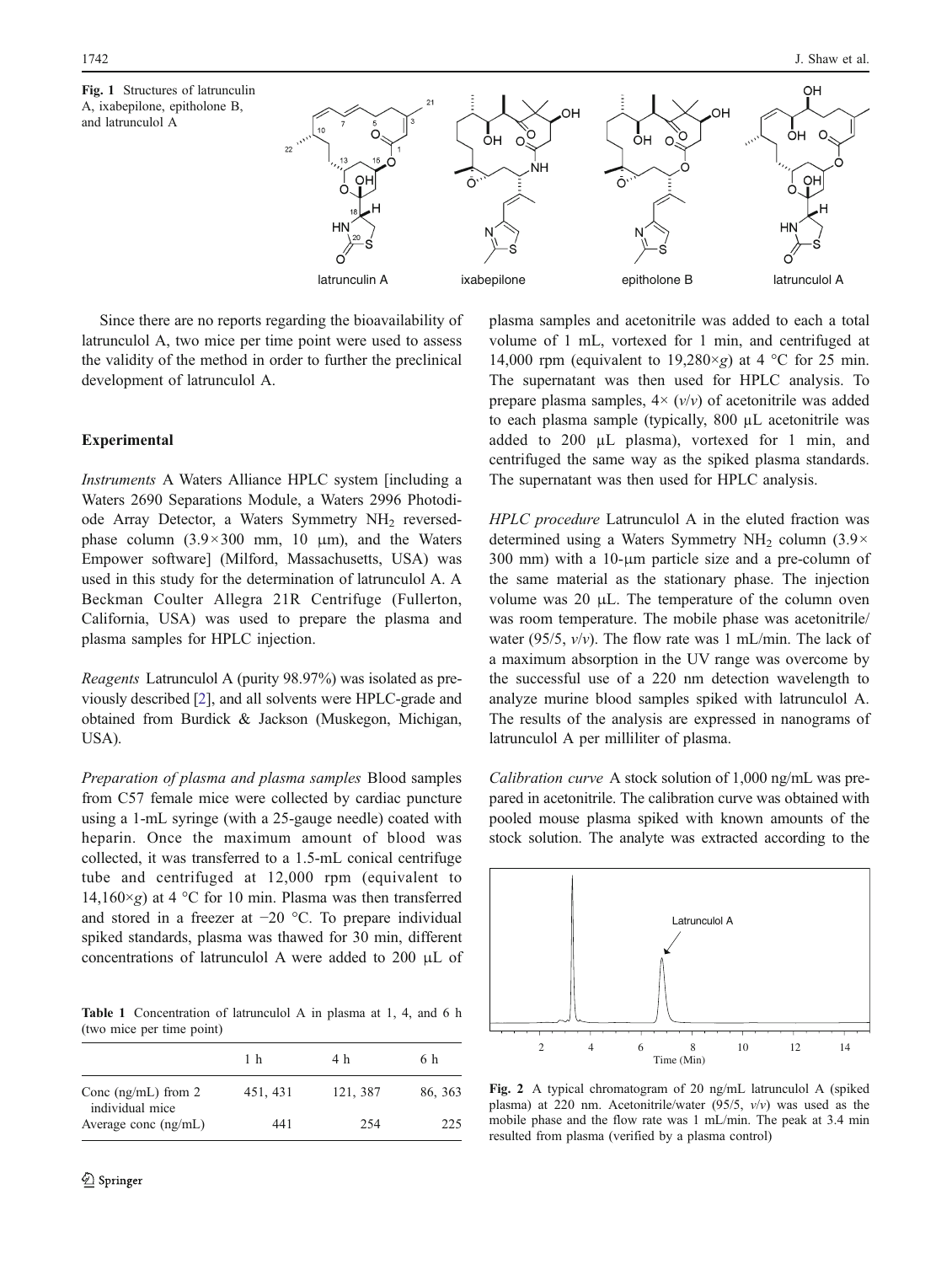<span id="page-4-0"></span>Table 2 Assay of a latrunculol A sample (300 ng/mL) over a period of 3 days

| Intra-day assay  | Results $(ng/mL)$ |
|------------------|-------------------|
| Day 1, morning   | 300.90            |
| Day 1, afternoon | 301.54            |
| Day 1, night     | 301.19            |
| $Avg \pm SD$     | $301.21 \pm 0.32$ |
| RSD(%)           | 0.11              |
| Avg from Day 1   | 301.21            |
| Day 2            | 299.83            |
| Day 3            | 298.97            |
| $Avg \pm SD$     | $300.00 \pm 1.13$ |
| RSD(%)           | 0.38              |

protocol described above. The calibration curve was obtained by plotting the peak area of latrunculol A against its concentration in seven spiked plasma standards (1,000, 800, 400, 200, 100, 20, and 10 ng/mL) and performing a linear regression.

Animal study Latrunculol A was administered i.p. to C57 female mice at 3.1 mg/kg (injection of 0.25 mL of 0.25 mg/mL of latrunculol A in saline, containing 5% DMSO and 5% cremophor/propylene glycol 60/40,  $v/v$ ); the animals were sacrificed at 1, 4, and 6 h after drug administration. Blood was taken by cardiac puncture and transferred to a tube containing heparin as anticoagulant. Plasma was obtained by centrifugation, and the analyte was extracted using the procedure described above. Animal treatment was in full accordance with the Institutional

 $c<sub>0</sub>$ 

Animal Care and Use Committee (IACUC) Guidelines for the care and management of laboratory animals.

### Results and discussion

The data gathered allows detection of latrunculol A over a wide range of concentrations. We also observed that it is stable in plasma for up to 72 h. The method developed here was validated according to the U.S. Pharmacopeia [[13\]](#page-5-0) and the analytical performance parameters considered were selectivity (specificity), linearity, accuracy, precision, sensitivity, and ruggedness. To assess the validity of the technique, C57 female mice (average weight 20 g) were injected i.p. with latrunculol A (3.1 mg/kg). Blood samples from two mice were taken by cardiac puncture at 1, 4, and 6 h, processed, and analyzed as described in the "[Experimental](#page-3-0)" section. The results shown in Table [1](#page-3-0) indicate that a significant amount of latrunculol A was found in the plasma over the 6-h testing period.

The key analytical details pertaining to the method described above require additional comments.

The six parameters used to validate the method are as follows: (1) Selectivity, latrunculol A was quantified at 220 nm wherein no significant interfering peaks were observed. A typical chromatogram at this wavelength shown in Fig. [2](#page-3-0) indicated that latrunculol A was well resolved and free from interference peaks. The use of a photodiode array detector allowed the confirmation of the identity of the chromatographic peak not only by its retention time but also by its spectrum. (2) Linearity, calibration curves of latrunculol A were prepared to

| <b>Table 3</b> Assay results of three<br>samples with known concentra-<br>tions $(100, 300, \text{ and } 600 \text{ ng/mL})$ |                                                                              | Change<br>level | Sample 1         | Sample 2          | Sample 3          |
|------------------------------------------------------------------------------------------------------------------------------|------------------------------------------------------------------------------|-----------------|------------------|-------------------|-------------------|
| under various HPLC<br>conditions                                                                                             | Effect of mobile phase variation on assay<br>(ng/mL)<br>Acetonitrile $(\% )$ |                 |                  |                   |                   |
|                                                                                                                              | 94                                                                           | $-1$            | 99.82            | 300.15            | 600.01            |
|                                                                                                                              | 95                                                                           | $\theta$        | 99.72            | 301.94            | 599.47            |
|                                                                                                                              | 96                                                                           | $+1$            | 100.01           | 301.61            | 599.25            |
|                                                                                                                              | $Avg \pm SD$                                                                 |                 | $99.85 \pm 0.15$ | $301.23 \pm 0.95$ | $599.58 \pm 0.39$ |
|                                                                                                                              | RSD(%)                                                                       |                 | 0.15             | 0.32              | 0.07              |
|                                                                                                                              | Effect of flow rate variation on assay $(ng/mL)$                             |                 |                  |                   |                   |
|                                                                                                                              | Flow rate $(mL/min)$                                                         |                 |                  |                   |                   |
|                                                                                                                              | 0.9                                                                          | $-0.1$          | 100.07           | 300.04            | 600.41            |
|                                                                                                                              | 1.0                                                                          | $\theta$        | 99.72            | 301.94            | 599.47            |
|                                                                                                                              | 1.1                                                                          | $+0.1$          | 99.67            | 301.52            | 598.00            |
|                                                                                                                              | $Avg \pm SD$                                                                 |                 | $99.82 \pm 0.22$ | $301.17 \pm 1.00$ | $599.29 \pm 1.21$ |
|                                                                                                                              | RSD(%)                                                                       |                 | 0.22             | 0.33              | 0.20              |
|                                                                                                                              |                                                                              |                 |                  |                   |                   |